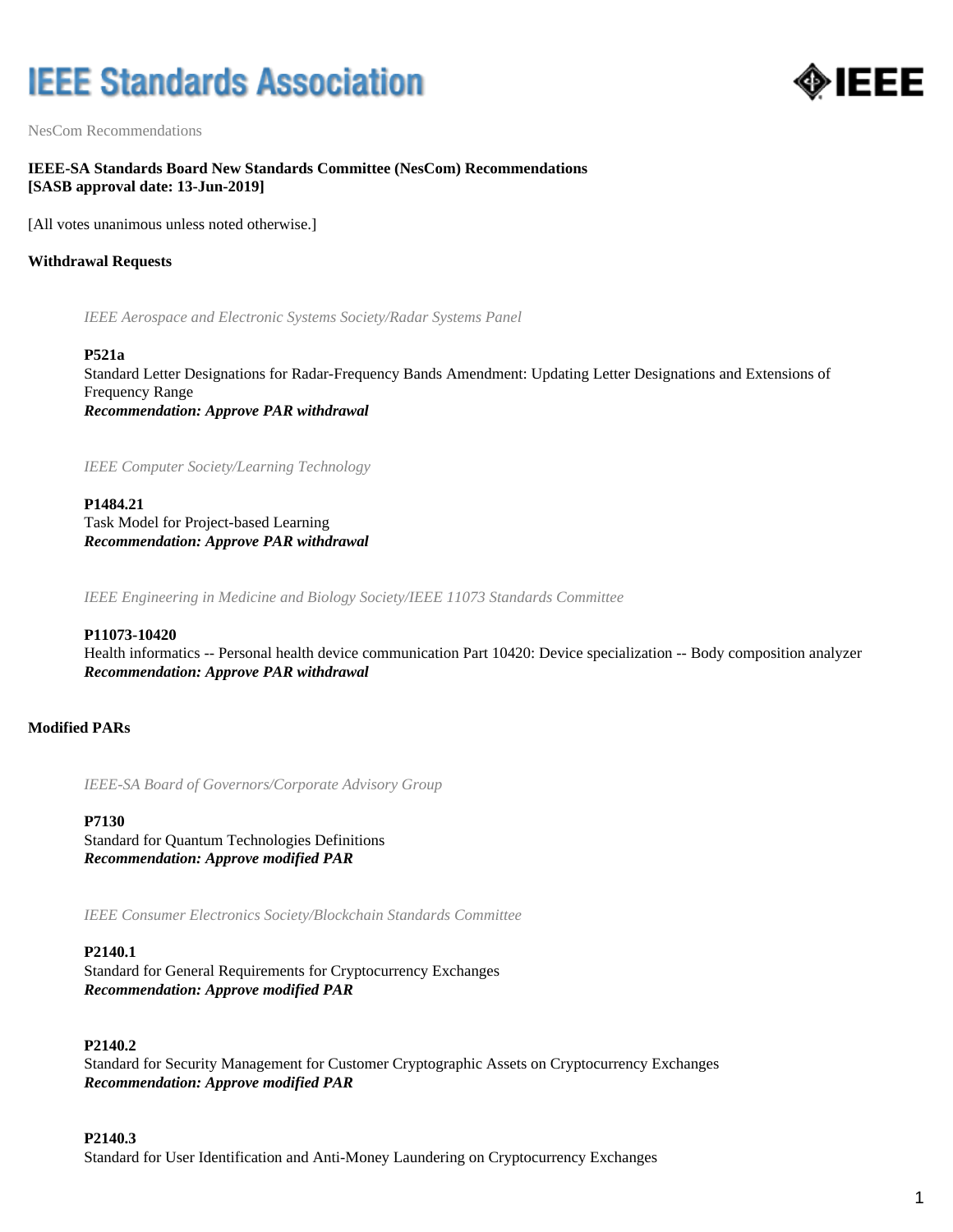# *Recommendation: Approve modified PAR*

*IEEE Power and Energy Society/Insulated Conductors*

## **P400**

Guide for Field Testing and Evaluation of the Insulation of Shielded Power Cable Systems Rated 5 kV and Above *Recommendation: Approve modified PAR*

## **P1186**

Recommended Practice for Applicability of Methods for the Evaluation of Low Voltage and Medium Voltage Installed Cable Systems in Nuclear Facilities *Recommendation: Approve modified PAR*

## **Extension Requests**

*IEEE Power and Energy Society/Power System Communications and Cybersecurity*

#### **P1815**

Standard for Electric Power Systems Communications-Distributed Network Protocol (DNP3) *Recommendation: Approve request for an extension until December 2022*

*IEEE Power and Energy Society/Power System Instrumentation and Measurements*

#### **P1122**

Standard for Digital Recorders for Measurements in High-Voltage and High-Current Impulse Tests *Recommendation: Approve request for an extension until December 2020*

#### **New PARs**

*IEEE Antennas and Propagation Society/Antennas and Propagation Standards Committee*

#### **P2816**

Recommended Practice for Computational Electromagnetics Applied to Modeling and Simulation of Antennas *Recommendation: Approve new PAR until December 2023*

*IEEE Consumer Electronics Society/Blockchain Standards Committee*

#### **P2140.4**

Standard for Distributed/Decentralized Exchange Framework using DLT (Distributed Ledger Technology) *Recommendation: Approve new PAR until December 2023*

## **P2140.5**

Standard for Custodian Framework of Cryptocurrency *Recommendation: Approve new PAR until December 2023 (8 approve, 1 abstain [Levy])*

## **P2143.1**

Standard for General Process of Cryptocurrency Payment *Recommendation: Approve new PAR until December 2023*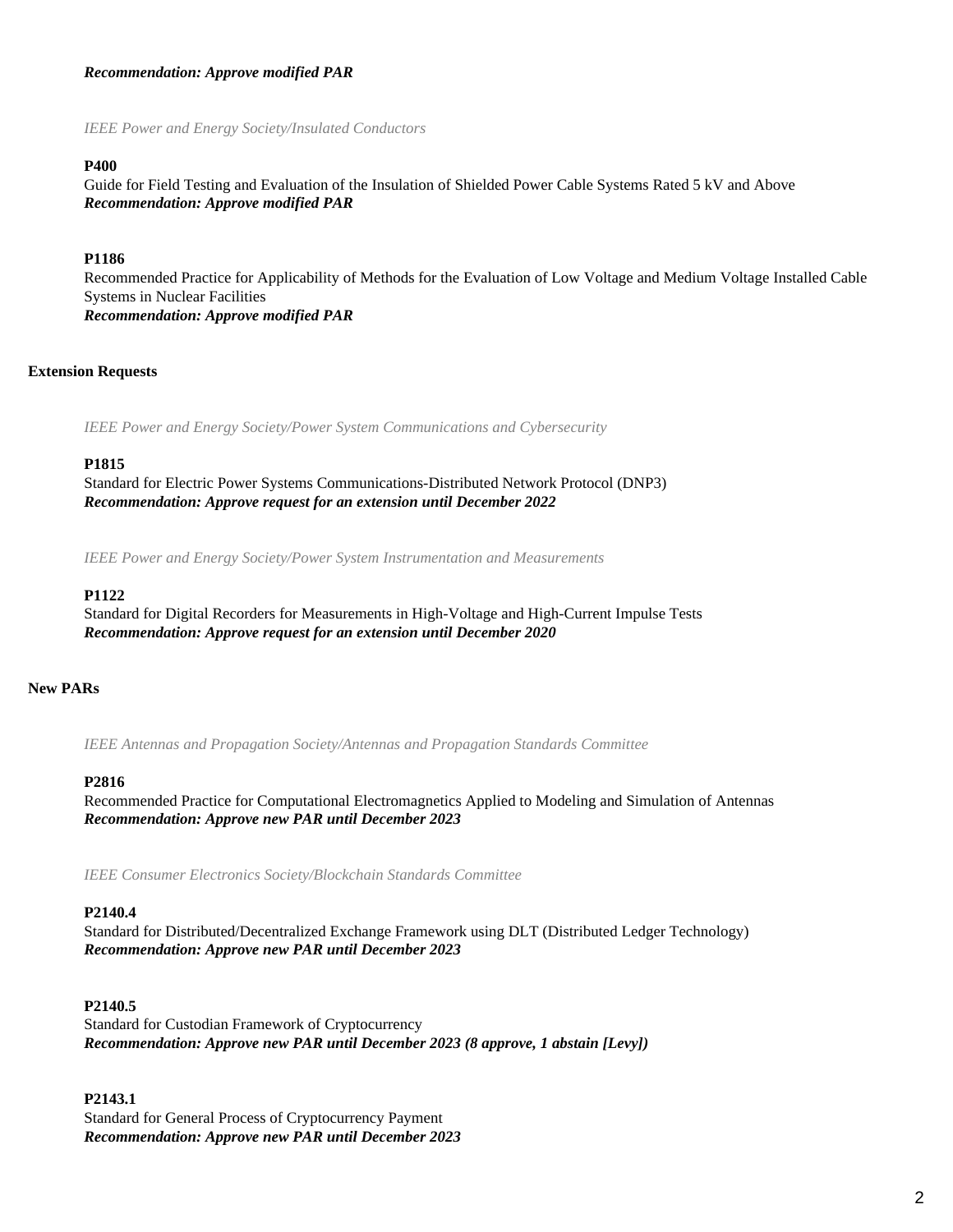## **P2143.2**

Standard for Cryptocurrency Payment Performance Metrics *Recommendation: Approve new PAR until December 2023*

## **P2143.3**

Standard for Risk Control Requirements for Cryptocurrency Payment *Recommendation: Approve new PAR until December 2023*

## **P2144.1**

Standard for Framework of Blockchain-based Internet of Things (IoT) Data Management *Recommendation: Approve new PAR until December 2023*

## **P2144.2**

Standard for Functional Requirements in Blockchain-based Internet of Things (IoT) Data Management *Recommendation: Approve new PAR until December 2023*

## **P2144.3**

Standard for Assessment of Blockchain-based Internet of Things (IoT) Data Management *Recommendation: Approve new PAR until December 2023*

## **P2418.9**

Standard for Cryptocurrency Based Security Tokens *Recommendation: Approve new PAR until December 2023*

## **P2418.10**

Standard for Blockchain-based Digital Asset Management *Recommendation: Approve new PAR until December 2023*

*IEEE Consumer Electronics Society/Standards Committee*

## **P2049.3**

Standard for Human Augmentation: Identity *Recommendation: Approve new PAR until December 2023*

## **P2049.4**

Standard for Human Augmentation: Methodologies and Processes for Ethical Considerations *Recommendation: Approve new PAR until December 2023*

## **P2089**

Standard for Age Appropriate Digital Services Framework - Based on the 5Rights Principles for Children *Recommendation: Conditionally approve new PAR until December 2023; contingent upon staff updating the text to reflect the changes shown during the NesCom meeting. NB: The condition has been met.*

*IEEE Communications Society/Edge, Fog, Cloud Communications with IOT and Big Data Standards Committee*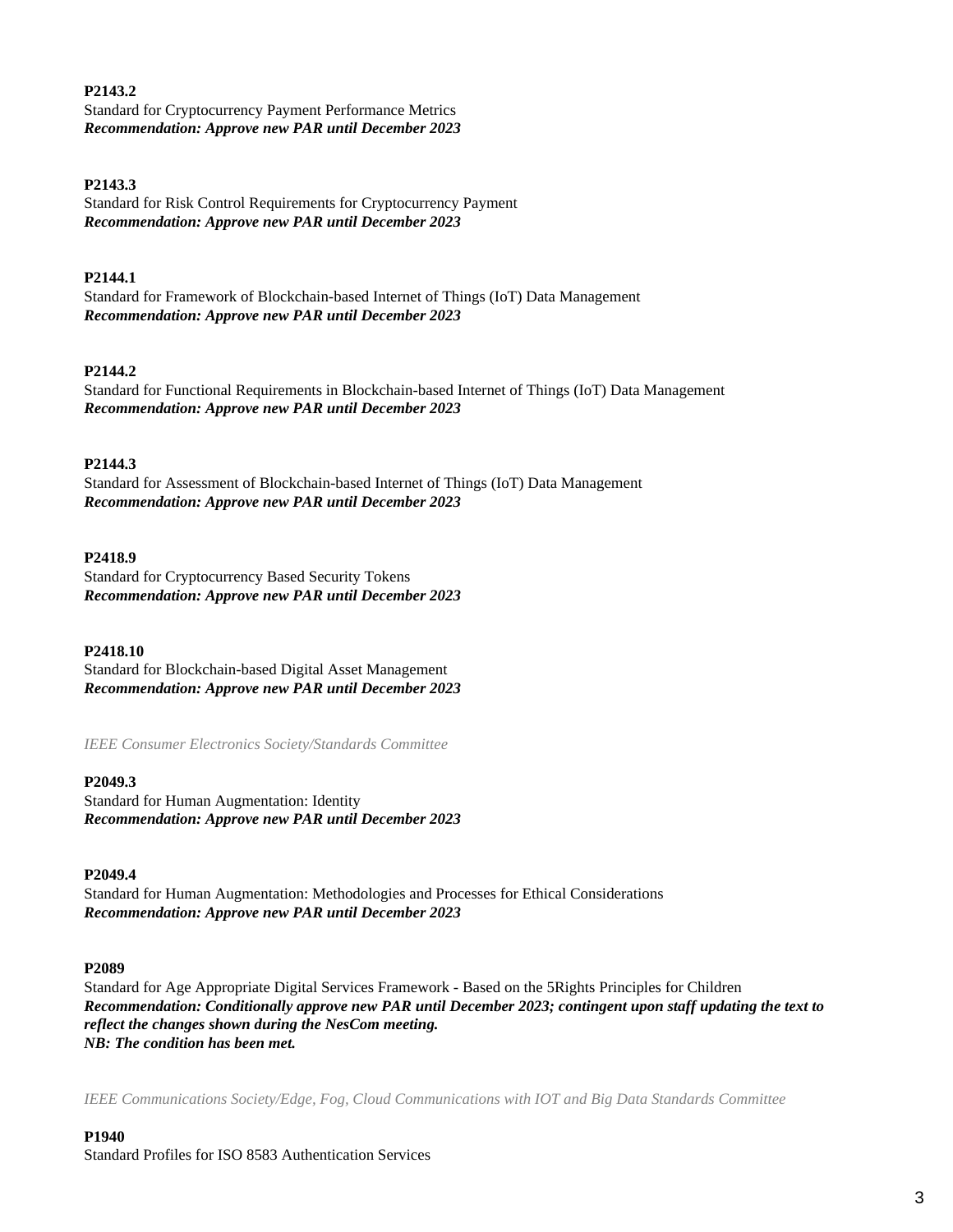# *Recommendation: Approve new PAR until December 2023*

*IEEE Engineering in Medicine and Biology Society/IEEE 11073 Standards Committee*

## **P11073-10427-2016/Cor 1**

Standard - Health informatics--Personal health device communication - Part 10427: Device specialization--Power Status Monitor of Personal Health Devices - Corrigendum 1

*Recommendation: Approve new PAR until December 2023*

*IEEE Industry Applications Society/Technical Books Coordinating Committee*

## **P3002.9**

Recommended Practice for Conducting Transient Studies and Analysis of Industrial and Commercial Power Systems *Recommendation: Approve new PAR until December 2023*

*IEEE Power and Energy Society/Power System Instrumentation and Measurements*

## **P454**

Guide for the Detection, Measurement and Interpretation of Partial Discharges *Recommendation: Approve new PAR until December 2023*

*IEEE Power and Energy Society/Surge Protective Devices/Low Voltage*

## **PC62.44a**

Guide for the Application of Low-Voltage (1000 V rms or Less) Surge Protective Devices Used on Secondary Distribution Systems (Between the Transformer Low-Voltage Terminals and the Line Side of the Service Equipment) Amendment 1 - Annex D *Recommendation: Approve new PAR until December 2023*

## **PC62.51**

Guide for the Application of Plug-in Multiservice Surge-Protective Devices (MSPDs) for Equipment Connected to AC Mains and Information and Communication Technology (ICT) Metallic Cables *Recommendation: Approve new PAR until December 2023*

*IEEE Power and Energy Society/Switchgear*

**PC37.30.6**

Guide for Electric Motor Operators Applied to High-Voltage Air Switches Rated Above 1000 V *Recommendation: Approve new PAR until December 2023*

*IEEE Power and Energy Society/Transmission and Distribution*

# **P2819**

Recommended Practice for Measuring Method of Electromagnetic Environment for the Corridor of High-voltage Overhead Power Transmission Lines in Parallel Mixed with Alternating Current and Direct Current *Recommendation: Approve new PAR until December 2023*

## **P2821**

Guide for Unmanned Aerial Vehicle-based Patrol Inspection System for Transmission Lines *Recommendation: Approve new PAR until December 2023*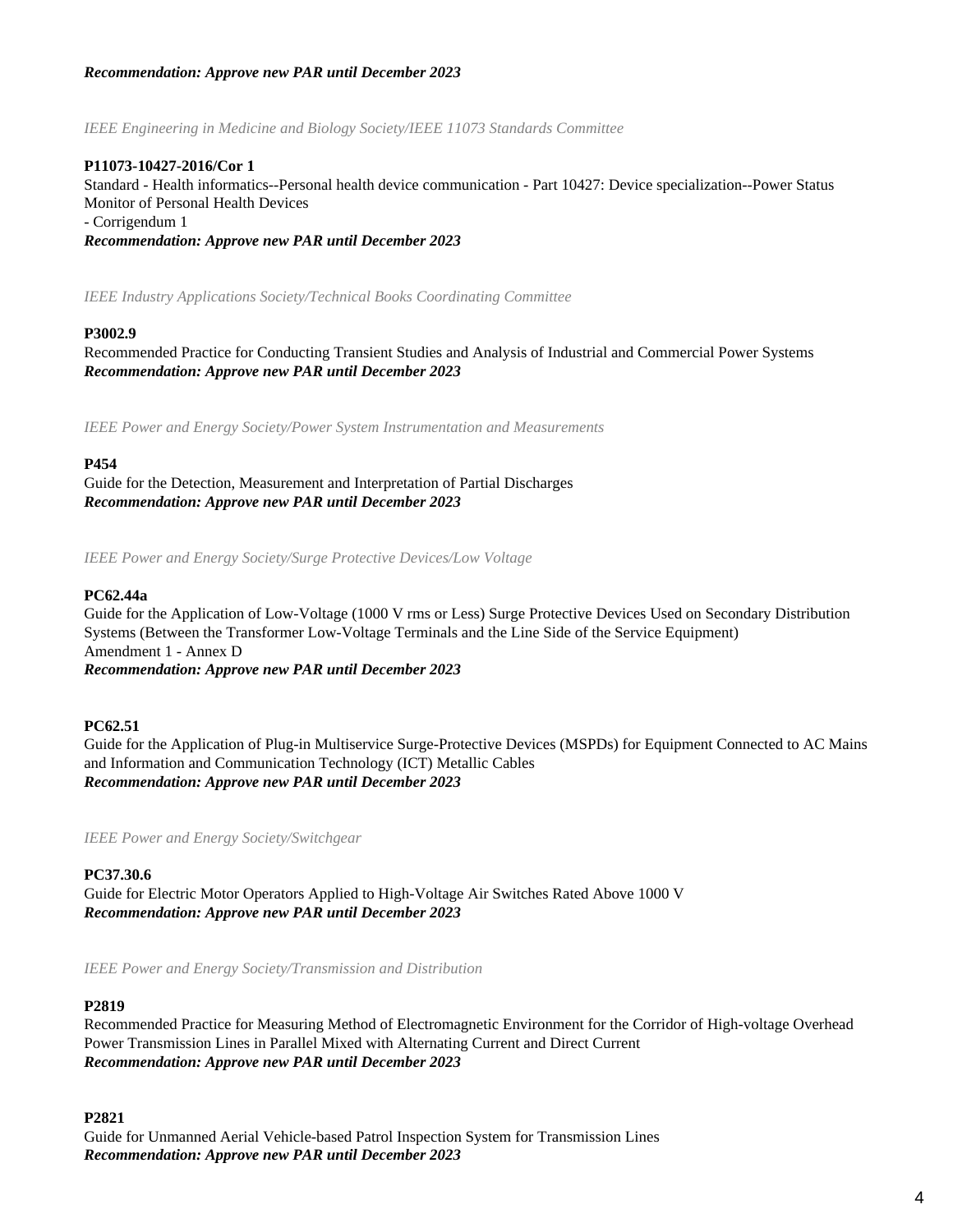# **PC135.100** Standard for Line Hardware for Overhead Line Construction *Recommendation: Approve new PAR until December 2023*

*IEEE Robotics and Automation Society/Standing Committee for Standards*

# **P2817**

Guide for Verification of Autonomous Systems *Recommendation: Approve new PAR until December 2023*

*IEEE-SASB Coordinating Committees/SCC20 - Test and Diagnosis for Electronic Systems*

# **P1636.1-2018/Cor 1**

Standard for Software Interface for Maintenance Information Collection and Analysis (SIMICA): Exchanging Test Results and Session Information via the eXtensible Markup Language (XML) - Corrigendum 1 *Recommendation: Approve new PAR until December 2023*

*IEEE-SASB Coordinating Committees/SCC21 - Fuel Cells, Photovoltaics, Dispersed Generation, and Energy Storage*

## **P2030.10.1**

Standard for Electricity Access Requirements with Safety Extra Low Voltage (SELV) DC for Tier ll and Tier lll of Energy Sector Management Assistance Program (ESMAP) Multi-tier Framework for Household Electricity Supply *Recommendation: Approve new PAR until December 2023*

## **P2815**

Guide for the Technical Specification of Smart Distribution Transformer Terminal *Recommendation: Approve new PAR until December 2023*

*IEEE Society on Social Implications of Technology/Social Implications of Technology Standards Committee*

## **P7014**

Standard for Ethical considerations in Emulated Empathy in Autonomous and Intelligent Systems *Recommendation: Approve new PAR until December 2023*

# **PARs for the Revision of Standards**

*IEEE Aerospace and Electronic Systems Society/Radar Systems Panel*

# **P521**

Standard Letter Designations for Radar-Frequency Bands *Recommendation: Approve PAR for the revision of a standard until December 2023*

*IEEE Antennas and Propagation Society/Antennas and Propagation Standards Committee*

# **P1720**

Recommended practice for near field antenna measurements *Recommendation: Approve PAR for the revision of a standard until December 2023*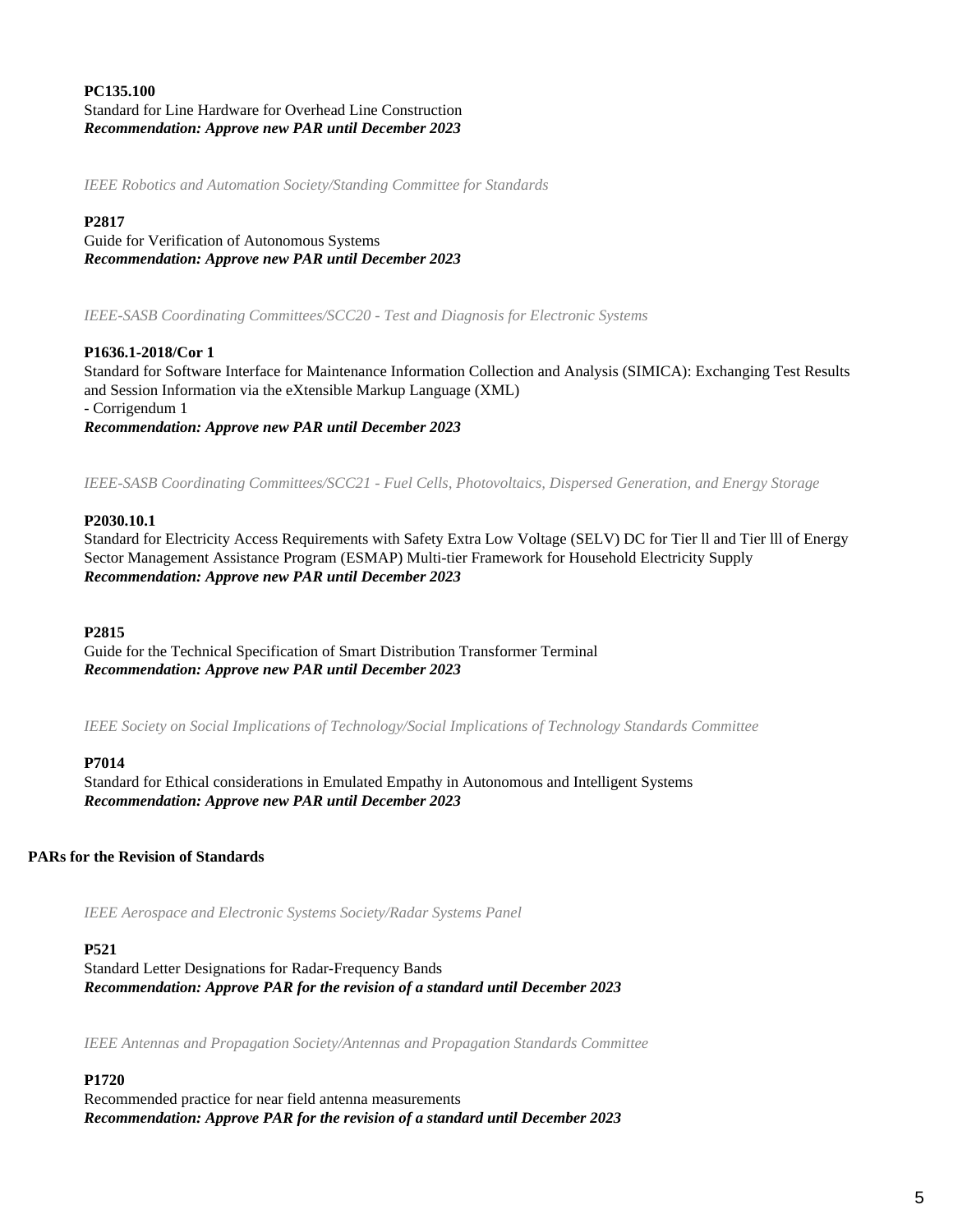## *IEEE Computer Society/Design Automation*

# **P1481**

Standard for Integrated Circuit (IC) Open Library Architecture (OLA) *Recommendation: Approve PAR for the revision of a standard until December 2023*

*IEEE Industry Applications Society/Petroleum & Chemical Industry*

# **P1826**

Standard for Power Electronics Open System Interfaces in Zonal Electrical Distribution Systems Rated Above 100 kW *Recommendation: Approve PAR for the revision of a standard until December 2023*

*IEEE Power and Energy Society/Electric Machinery*

# **P1434**

Guide for the Measurement of Partial Discharges in AC Electric Machinery *Recommendation: Approve PAR for the revision of a standard until December 2023*

*IEEE Power and Energy Society/Insulated Conductors*

# **P635**

Guide for Selection and Design of Aluminum Sheaths for Power Cables *Recommendation: Approve PAR for the revision of a standard until December 2023*

*IEEE Power and Energy Society/Nuclear Power Engineering*

# **P833**

Recommended Practice for the Protection of Electric Equipment in Nuclear Power Generating Stations from Water Hazards *Recommendation: Approve PAR for the revision of a standard until December 2023*

*IEEE Power and Energy Society/Surge Protective Devices/Low Voltage*

# **PC62.37**

Standard for Test Methods and Preferred Values for Thyristor Surge Protective Components *Recommendation: Approve PAR for the revision of a standard until December 2023*

# **PC62.41.1**

Guide on the Surge Environment in Low-Voltage (1000 V and less) AC Power Circuits *Recommendation: Approve PAR for the revision of a standard until December 2023*

# **PC62.41.2**

Recommended Practice on Characterization of Surges in Low-Voltage (1000 V and less) AC Power Circuits *Recommendation: Approve PAR for the revision of a standard until December 2023*

# **PC62.41.4**

Recommended Practice on Surge Testing for Equipment Connected to Low-Voltage (1000 V and less) AC Power Circuits *Recommendation: Approve PAR for the revision of a standard until December 2023*